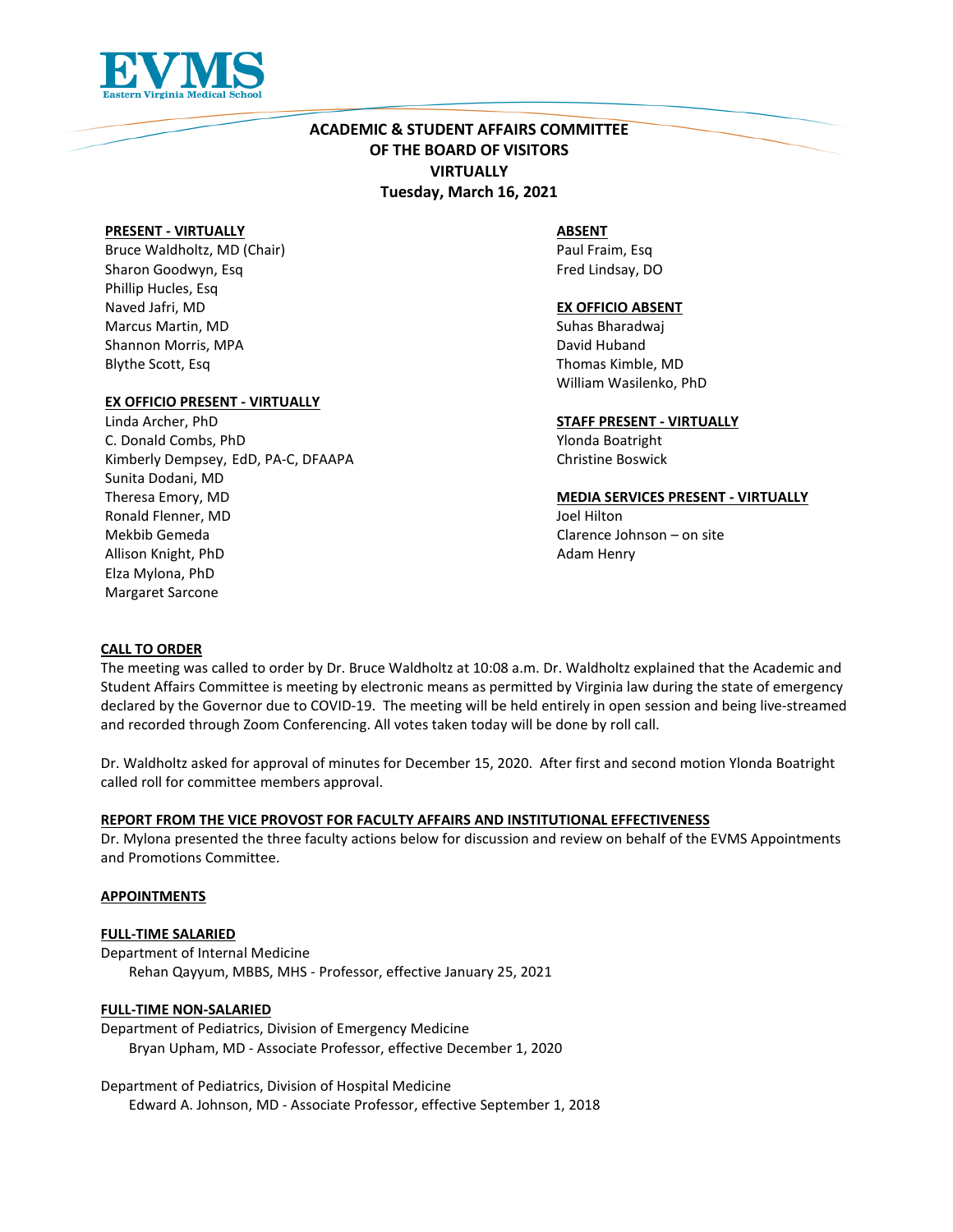Academic & Student Affairs Committee Meeting March 16, 2021 Page 2

## **FULL-TIME NON-SALARIED – VA FACULTY**

Department of Psychiatry and Behavioral Sciences Jennifer A. Hanner, MD, MPH - Associate Professor, effective March 16, 2021

#### **COMMUNITY**

Department of Family and Community Medicine Kelly M. Latimer, MD, MPH - Associate Professor, effective March 16, 2021

Department of Surgery Bettina M. Gyr, MD - Associate Professor, effective February 1, 2019

### **PROMOTIONS**

#### **FULL-TIME SALARIED**

Department of Family and Community Medicine John E. Snellings, MD - from Assistant Professor to Associate Professor, effective July 1, 2021

Department of Internal Medicine, Division of General Internal Medicine Thomas J. Manser, MD - from Associate Professor to Professor, effective July 1, 2021

Department of Otolaryngology - Head and Neck Surgery, Division of Otology, Neurotology and Skull Based Surgery Stephanie A. Moody Antonio, MD - from Associate Professor to Professor, effective July 1, 2021

#### **FULL-TIME NON-SALARIED**

Department of Pediatrics, Division of Cardiology Michael S. Vance, MD - from Assistant Professor to Associate Professor, effective March 16, 2021

Department of Pediatrics, Division of Hospital Medicine Rianna C. Leazer, MD - from Assistant Professor to Associate Professor, effective March 16, 2021

Department of Pediatrics, Division of Neonatology Tushar A. Shah, MBBS, MPH - from Assistant Professor to Associate Professor, effective March 16, 2021

## **COMMUNITY**

Department of Ophthalmology Alan L. Wagner, MD - from Assistant Professor to Associate Professor, effective March 16, 2021

*ACTION: Upon a motion duly made and seconded, the Academic and Student Affairs Committee unanimously voted to recommend the above faculty actions as presented at the meeting. Further, the committee requested that the Board of Visitors at their March 16, 2021 meeting consider this recommendation for approval.*

Dr. Mylona presented the names of the candidates for conferral of degrees in Doctor of Health Sciences, PhD in Philosophy in Clinical Psychology, PhD in Philosophy in Reproductive Clinical Science - Embryology and Andrology, MS in Art Therapy and Counseling, MS in Biomedical Sciences – 2 Yr., MS in Biomedical Sciences – 1 Yr., MS in Biomedical Sciences- Research, MS in Contemporary Human Anatomy, Master of Healthcare Delivery Science, MS in Laboratory Animal Science, Master of Medical and Health Professions Education, Master of Pathologist's Assistant Program, Master of Physician Assistant, Master of Public Health, MS in Reproductive Clinical Science - Embryology and Andrology, Master of Surgical Assisting, Graduate Certificate in Healthcare Analytics, Graduate Certificate in Teaching, HealthCare Management Certificate, and Doctor of Medicine. Names of the candidates are attached herewith.

These candidates were recommended for approval by the faculty at the General Faculty meeting held on February 9, 2021.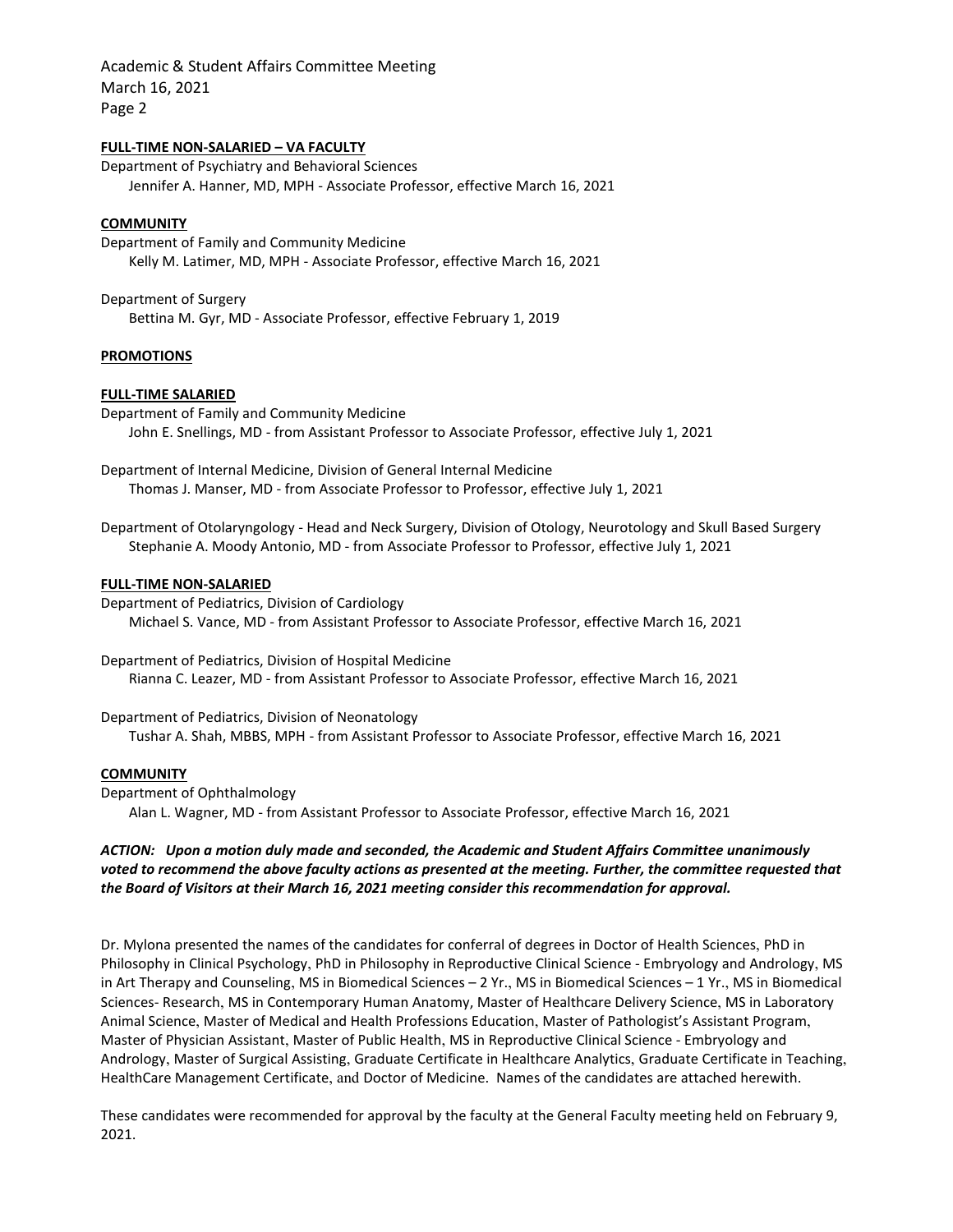Academic & Student Affairs Committee Meeting March 16, 2021 Page 3

*ACTION: Upon a motion duly made and seconded, Academic and Student Affairs Committee voted unanimously to recommend conferral of degrees: Doctor of Health Sciences, PhD in Philosophy in Clinical Psychology, PhD in Philosophy in Reproductive Clinical Science - Embryology and Andrology, MS in Art Therapy and Counseling, MS in Biomedical Sciences – 2 Yr., MS in Biomedical Sciences – 1 Yr., MS in Biomedical Sciences- Research, MS in Contemporary Human Anatomy, Master of Healthcare Delivery Science, MS in Laboratory Animal Science, Master of Medical and Health Professions Education, Master of Pathologist's Assistant Program, Master of Physician Assistant, Master of Public Health, MS in Reproductive Clinical Science - Embryology and Andrology, Master of Surgical Assisting, Graduate Certificate in Healthcare Analytics, Graduate Certificate in Teaching, HealthCare Management Certificate, and Doctor of Medicine. Approval of these awards is subject to the successful completion of all degree requirements by the occasion of commencement or written specified period thereafter. Further, the committee requested that the Board of Visitors at their March 16, 2021 meeting consider this recommendation for approval.*

## **REPORT FROM THE VICE DEAN FOR ACADEMIC AFFAIRS**

Dr. Flenner provided an update on MD program.

## **LCME update**

## **Overall Results**

Virtual full survey visit: October 2020 LCME final decision: February 2021

- **Full accreditation!**
- Eight-year term
- Very positive feedback overall
- Required follow-up status reports

## **Satisfactory with a Need for Monitoring**

- **Element 5.4**: Adequacy of space for MD program
- **Element 8.3**: General satisfaction, but timing of current CFC curriculum review effort did not allow for full assessment of this element
- **Element 8.4**: Same as element 8.3
- **Element 12.1**: Concerns about increasing debt loads and increasing costs
- **Element 12.4**: Improved student access to health services, but requires follow up on satisfaction with new health center

## **Unsatisfactory with Status Reports**

- **Element 3.2:** Student dissatisfaction with access to, support for participation in research opportunities • **This has been address with the**
- **Element 5.11:** Student dissatisfaction with availability and quality of study, relaxation, and secure storage space
	- **This w**
	- **Working with Sentara to improve the call rooms**
- **Element 7.3:** Unclear how students are taught and assessed on ethical issues related to clinical/translational research
- **Element 9.8:** Late grades (related to COVID-19 changes)
- **Element 10.2:** Admissions decisions not always made by committee with majority faculty

## **Next Steps**

- Status reports for each element found less than fully compliant
- Reports due August 2022
- Preparing responses in real time
- Prepare for next full accreditation in AY 2028-29!
- 1. After a successful site visit in October, we have received the survey team findings that will be presented to LCME for the final accreditation decision.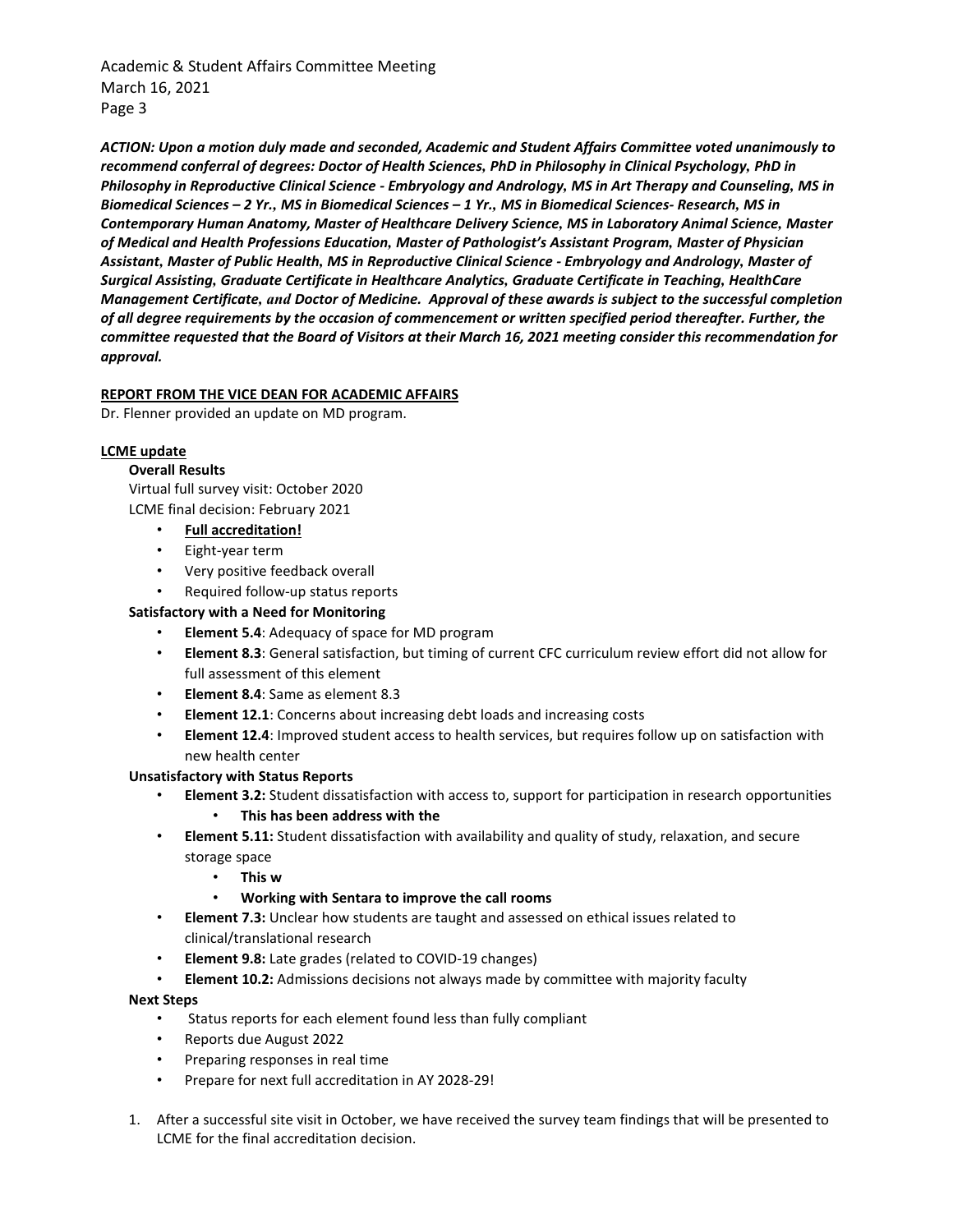Academic & Student Affairs Committee Meeting March 16, 2021

Page 4

- 2. Results were as expected based on early post-site visit feedback. No real surprises.
- 3. Seven elements cited that will likely require follow-up reporting to LCME: four are "satisfactory with need for monitoring" and three are "unsatisfactory".
- 4. The following areas are represented by the cited elements:
	- Student research opportunities (satisfactory with need for monitoring)
	- Student study/lounge/storage space/call rooms (unsatisfactory)
	- Instruction on ethical issues related to scientific method/translational research (unsatisfactory)
	- Curriculum design, review, revision (satisfactory with need for monitoring)
	- Program outcomes evaluation (satisfactory with need for monitoring)
	- Timely grades submission (unsatisfactory)
	- Student satisfaction with health services (satisfactory with need for monitoring)
- 5. We were already aware of most of these challenges prior to either the LCME self-study report and/or site visit. In many cases actions are already underway to directly address them (ex. new student health center, new director of student research role), or plans are currently being developed for implementation.
- 6. Final accreditation decision will be made at the LCME board meeting in February 2021.

## **QEP update**

- 1. SACSCOC Accreditation virtual visit scheduled for February 16 18, 2021.
- 2. The Quality Enhancement Plan (QEP) is a stand-alone component of the upcoming SACSCOC Accreditation. It is a five-year, targeted plan focused on improving a specific aspect of student learning.
- 3. EVMS's QEP topic, based on student, faculty, and staff consensus: *Live Humble; Practicing with Cultural Humility*
- 4. Primary goal of our QEP is to improve students' knowledge, skills, and values in cultural humility and structural inequity, which will prepare future healthcare professionals for an increasingly diverse practice environment and improve patient quality of care.
- 5. QEP efforts will initially focus on MD Program, with potential expansion to HP programs.

## **REPORT FROM THE VICE PRESIDENT AND DEAN, SCHOOL OF HEALTH PROFESSIONS**

Dr. Combs presented a proposal to establish an online Doctor of Medical Science (DMSc) program. He stated that the physician assistant profession has been slow to adapt to the needs for advanced degrees among clinicians in both clinical and educational settings. Ancillary health care professionals such as physical therapists, audiologists, nursing education, and occupational therapy have adapted to changing times and have offered doctoral degrees for some time.

Dr. Combs recommended proposal to reinstate the Commission on Accreditation of Allied Health Education Programs (CAAHEP) accredited Certificate of Surgical Assisting (CSA) program at EVMS as an online program. The EVMS master's program provides the only pathway for individuals without surgical technology training to enter the surgical assisting profession. However, our master's program does not provide a viable pathway for surgical technologists who seek to transition into the surgical assisting profession because the highest degree offering for surgical technology is an associate degree. Eleven of the twelve CAAHEP accredited surgical assisting programs award certificates. The Occupational Information Network projects an estimated 11,700 new openings for surgical assistants between 2018 and 2028. There is an opportunity for EVMS to attract surgical technologists to enter the surgical assisting profession by reinstating its certificate program (the certificate program was paused when the Masters in Surgical Assisting began).

Dr. Combs recommend motion to approve the reinstatement of the Certificate of Surgical Assisting program and the initiation of a Doctor of Medical Sciences program.

*ACTION: Upon a motion duly made and seconded, Academic and Student Affairs Committee voted unanimously to recommend approval of the reinstatement of the Certificate of Surgical Assisting program and the initiation of a Doctor of Medical Sciences program as presented at the meeting. Further, the committee requested that this recommendation be considered for approval by the Board of Visitors at their December 15, 2020 meeting.*